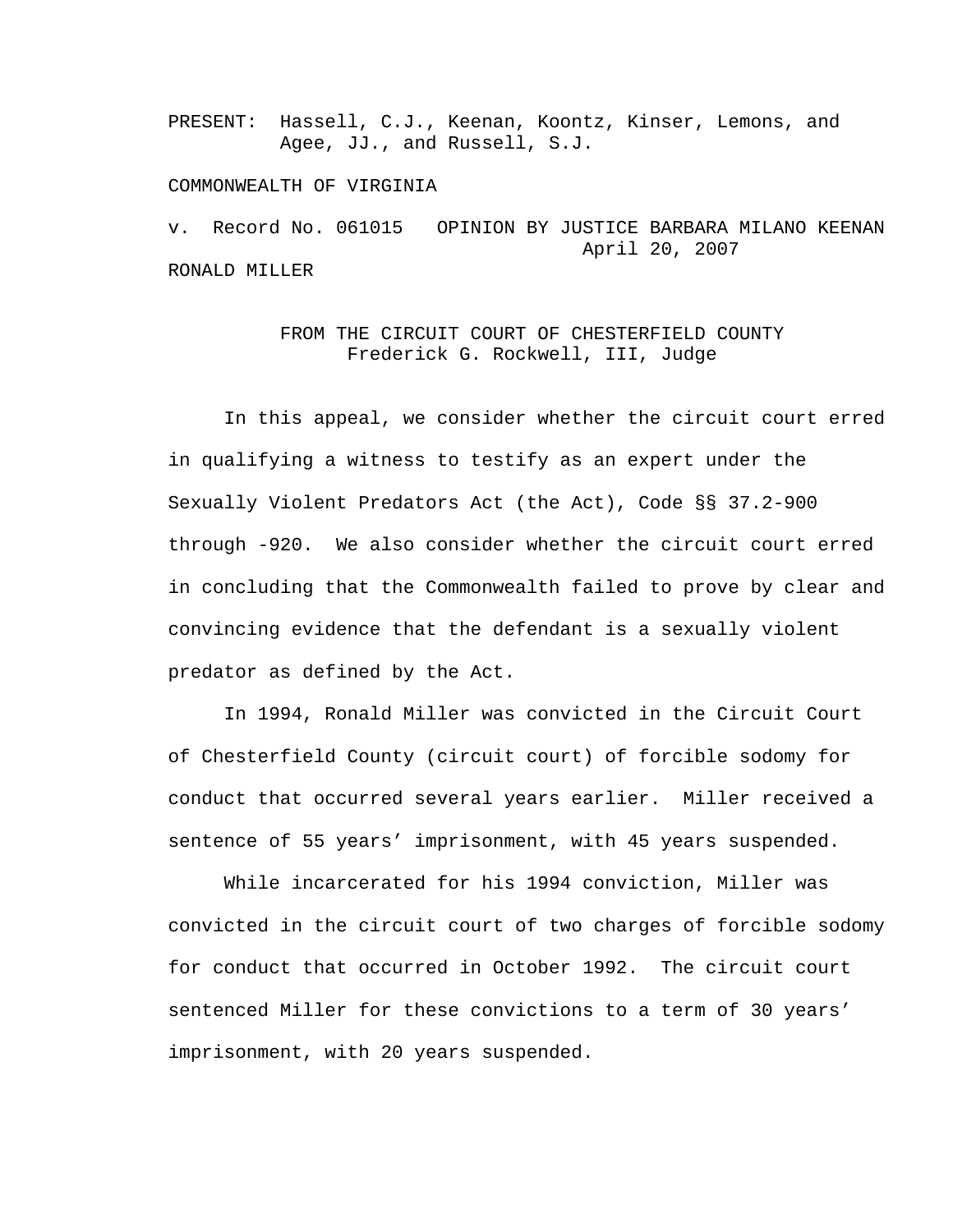Before Miller's scheduled release from incarceration in January 2005, the Director of the Department of Corrections notified the Department's Commitment Review Committee (CRC) that Miller qualified for review under the Act because he had been convicted of a sexually violent offense and had received a score of four on the Rapid Risk Assessment for Sexual Offender Recidivism (RRASOR). $^1$  See former Code § 37.1-70.4(C) (Cum. Supp. 2005). The CRC completed an assessment of Miller and referred his case to the Office of the Attorney General.

The Attorney General reviewed the CRC's assessment, the results of Miller's mental health examination, institutional history, treatment record, and criminal record. Based on this information, the Attorney General determined that Miller qualified as a sexually violent predator under the Act. The Attorney General (the Commonwealth) filed a petition in the

<sup>&</sup>lt;u>1</u>  $1$  The Act was codified in §§ 37.1-70.4 through -70.19 until October 1, 2005, when it was repealed and recodified in §§ 37.2- 900 through –919. Further amendments were made to these provisions in 2006. However, neither party contends that the reformatting of these provisions has changed the operative terms and concepts that are dispositive in this appeal. Prior to Miller's release from prison, the predecessor version of Code § 37.2-903 provided that prisoners incarcerated for a sexually violent offense were to be assessed and evaluated based on a testing instrument known as the RRASOR, which is used in predicting sex offender recidivism. Under the then-applicable provision, prisoners who received a score of four or more on the RRASOR were to be referred to the CRC for further assessment. See former Code § 37.1-70.4 and former § 37.2-903(C) (Interim Supp. 2005). For convenience of reference, the current Code references are used in the remainder of this opinion.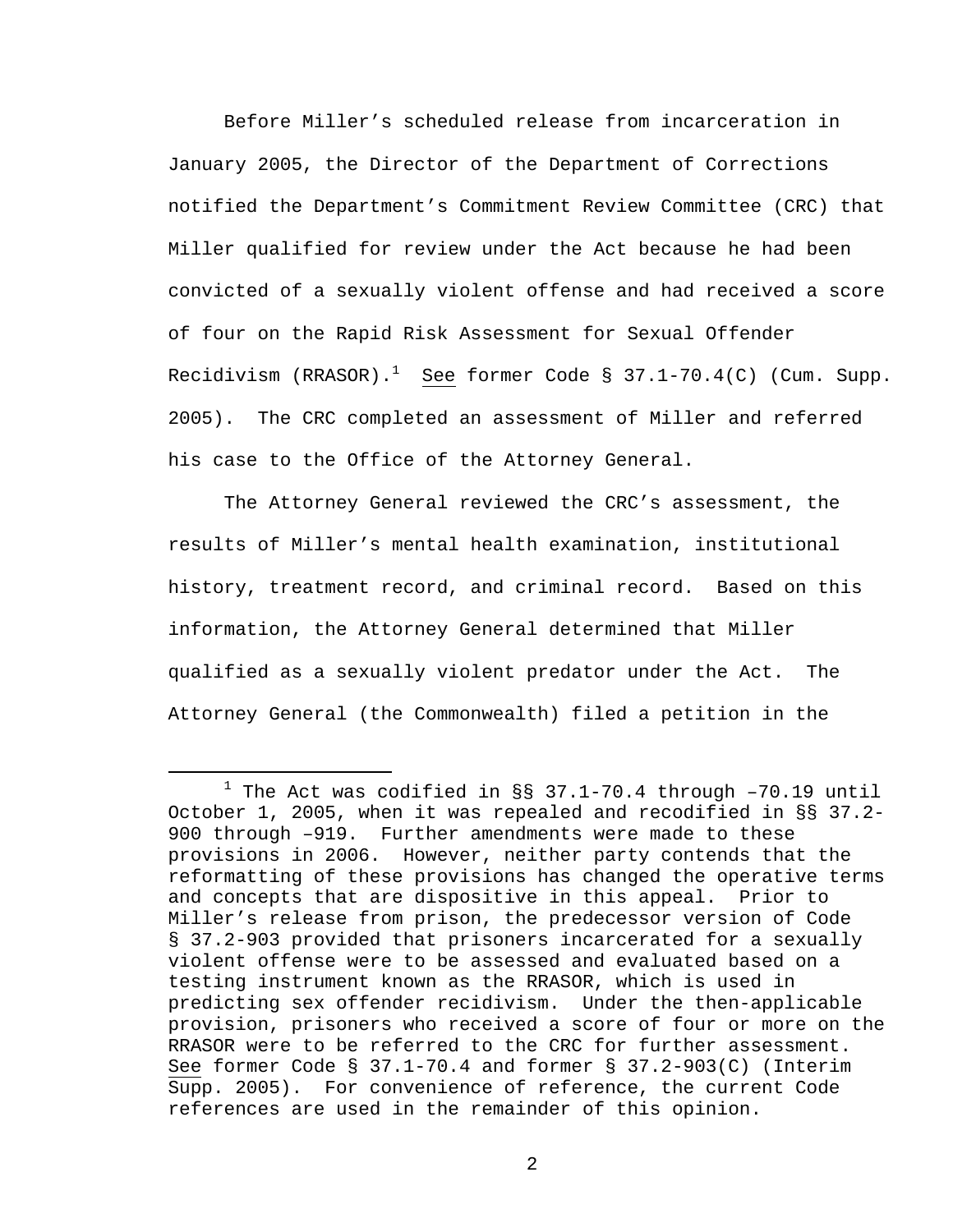circuit court requesting that Miller be civilly committed pursuant to the Act.

 The circuit court conducted a bench trial in which the expert witnesses presented by both parties diagnosed Miller with pedophilia. The parties' witnesses disagreed, however, regarding Miller's risk of recidivism and whether Miller met the definition of a sexually violent predator under the Act.

 The Commonwealth presented the testimony of Anita L. Boss, a licensed clinical psychologist who qualified as an expert in forensic psychology, including sex offender evaluation, risk assessment, and treatment. Dr. Boss completed a forensic evaluation of Miller, in which she conducted a clinical interview, gathered information from family members, and administered certain psychological tests.

Dr. Boss testified that Miller had a pattern of sexual interaction with boys who were between four and five years old. She stated that Miller originally reported having sexually abused five victims but that during one evaluation interview, Miller estimated that he might have sexually abused various children a total of 100 times. Dr. Boss also stated that Miller had a practice of "grooming" his child victims, using games and other methods to engage the victims' interests.

 Dr. Boss testified that when Miller was 14 or 15 years of age, he sexually abused two of his siblings, twins, one male and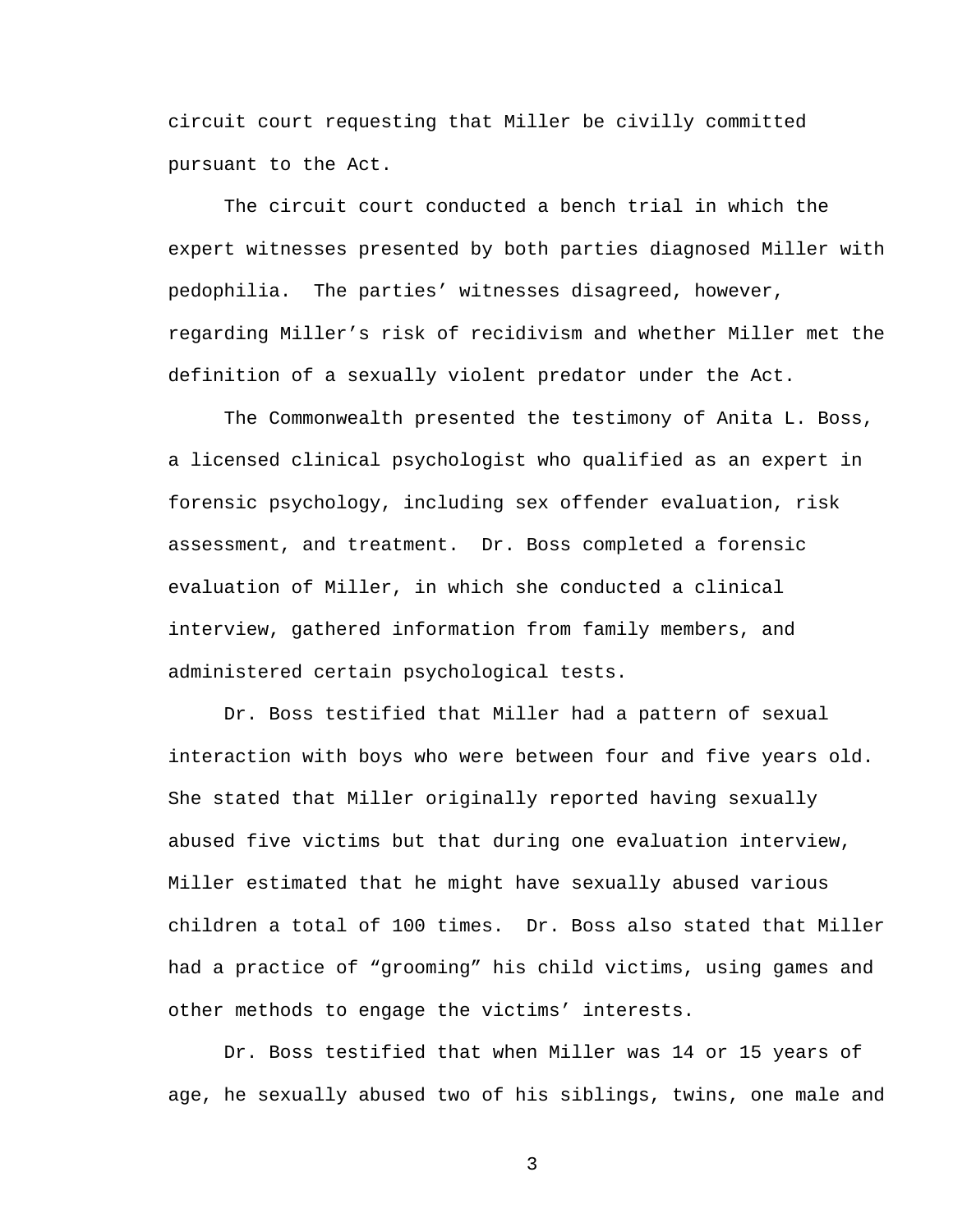one female, who were then four or five years old. According to Dr. Boss, Miller reported that he encouraged the twins to play a "lollipop" game with his penis and had them perform oral sodomy on him.

Dr. Boss stated that Miller reported he engaged another five year old boy in similar conduct, during a period when his mother was providing childcare services for the boy. Miller also related to Dr. Boss an incident that occurred when Miller was 18 or 19 years old, involving another young boy for whom Miller's mother was providing childcare services. Dr. Boss stated that Miller described putting his hand on the young boy's groin area while the boy was sleeping. Miller also told Dr. Boss that he masturbated in private after abusing his child victims, which suggested to Dr. Boss that Miller fantasized about the victims.

During her evaluation, Dr. Boss learned that Miller had worked as a public school bus driver and had transported children with special needs. In addition to that job, Miller had worked at an amusement park for a few months one summer. Dr. Boss concluded that Miller's employment history was significant because he chose employment that placed him in direct proximity to children.

Miller was 28 years old when he committed the offense that resulted in his first conviction. During this incident, Miller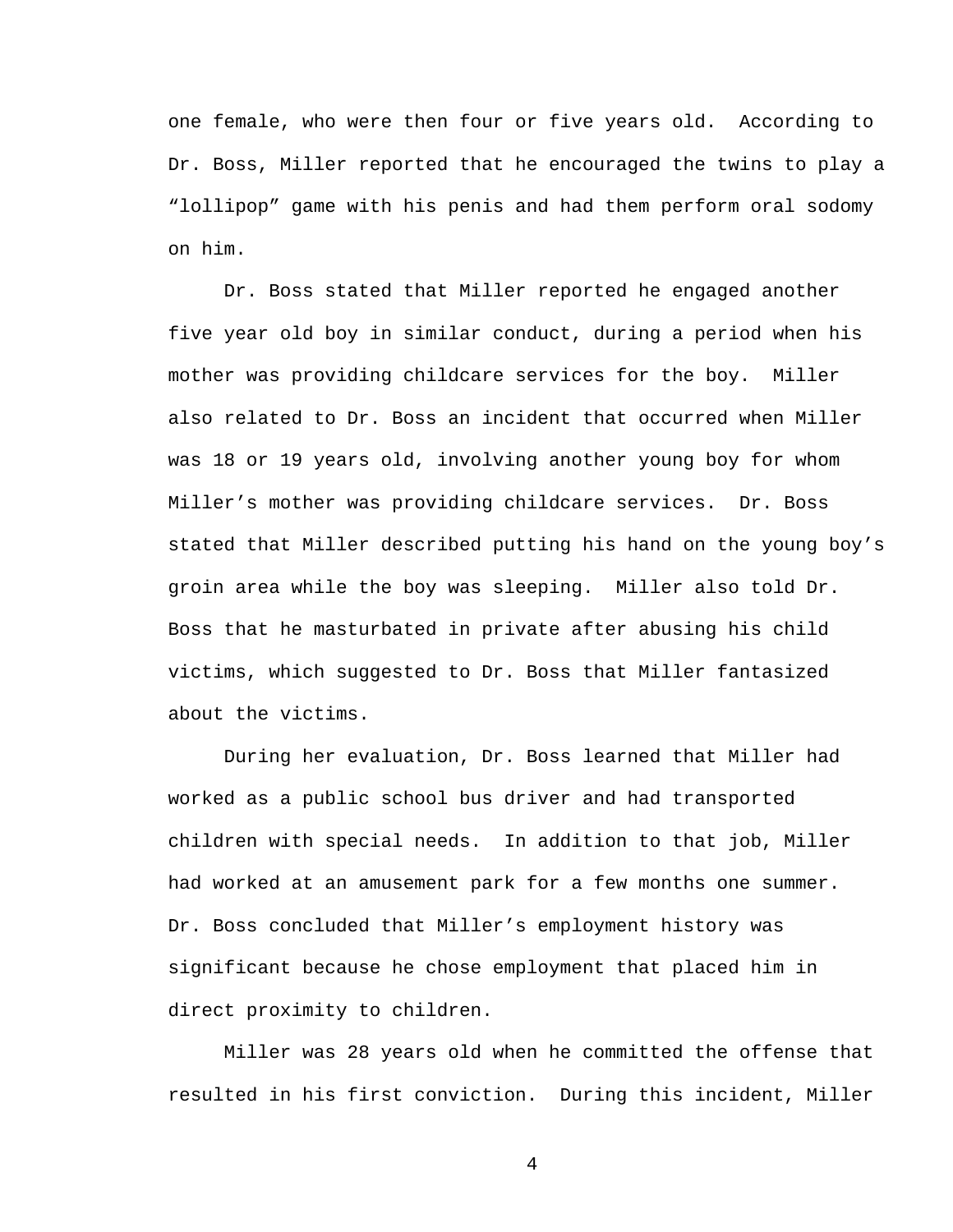escorted a young boy at his mother's day care center to use the bathroom. While in the bathroom, Miller had the child perform oral sodomy on Miller.

Dr. Boss testified that Miller's later conviction for an offense that occurred in 1992 involved another five year old boy whom Miller was babysitting. According to Dr. Boss, Miller reported that he was sitting on a couch with the child watching a movie when he felt a strong impulse to touch the child's thigh, and that his hand had a "mind of its own." Miller eventually had the child perform oral sodomy on him. Dr. Boss found Miller's explanation significant because it showed denial on Miller's part, blaming his hand rather than himself for his actions.

Miller told Dr. Boss that he considered asking for help, but that he was concerned people would think he was "crazy." He described himself as a homosexual who was afraid to disclose his sexuality to his family and was afraid to seek the company of adult men. However, Miller would not acknowledge to Dr. Boss that he was sexually interested in children.

 Addressing Miller's behavior while incarcerated, Dr. Boss testified that Miller and another male inmate were found in a bathroom engaging in oral sodomy. At the time of this incident, Miller said that the sexual conduct was consensual, but he later told Dr. Boss that he had been sexually assaulted.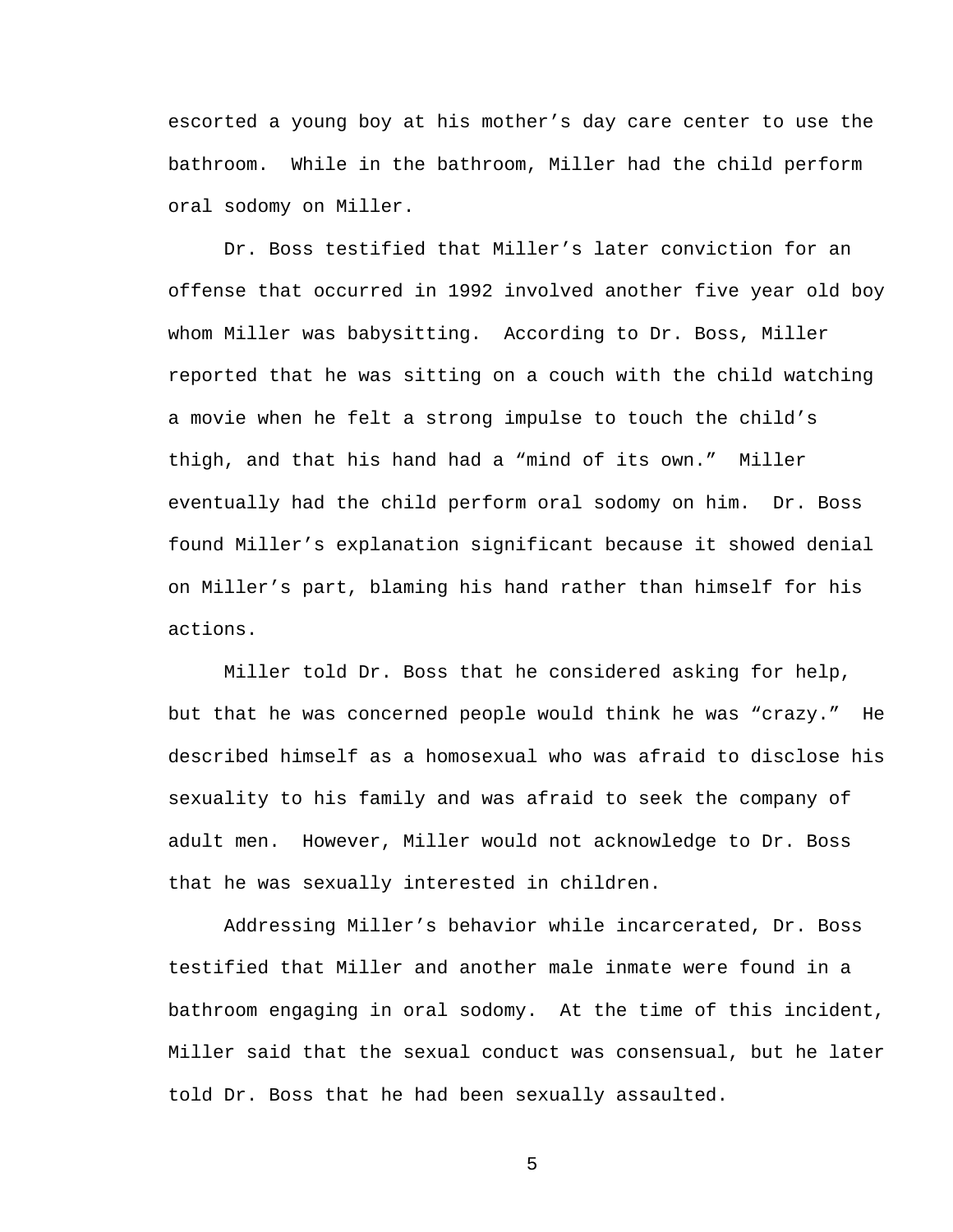Dr. Boss further testified that Miller had completed a "sexual offender awareness program" during his incarceration. At the time Dr. Boss interviewed Miller, Miller was enrolled in a sex offender recidivism treatment program (SORT program) and had participated in that program at a "moderate" level.

 Dr. Boss diagnosed Miller with pedophilia, non-exclusive type, based on Miller's attraction to male children and male adults. She testified that according to the psychiatric definition of pedophilia, a person who has pedophilia 1) has "[r]ecurrent, intense sexually arousing fantasies, sexual urges, or behaviors involving sexual activities with prepubescent . . . children," 2) has acted on these urges, causing distress or interpersonal difficulties, and 3) is at least 16 years old or five years older than the victim. Dr. Boss concluded that Miller's diagnosis of pedophilia satisfied the Act's statutory definition of "mental abnormality," and the separate definition of that term generally used by clinical psychologists and psychiatrists. See Code § 37.2-900.

 Dr. Boss also diagnosed Miller with a personality disorder, not otherwise specified, and stated that Miller demonstrated avoidant, dependent, and depressive behavior. According to Dr. Boss, the personality disorder traits exhibited by Miller show a "moderate correlation" with a risk of committing future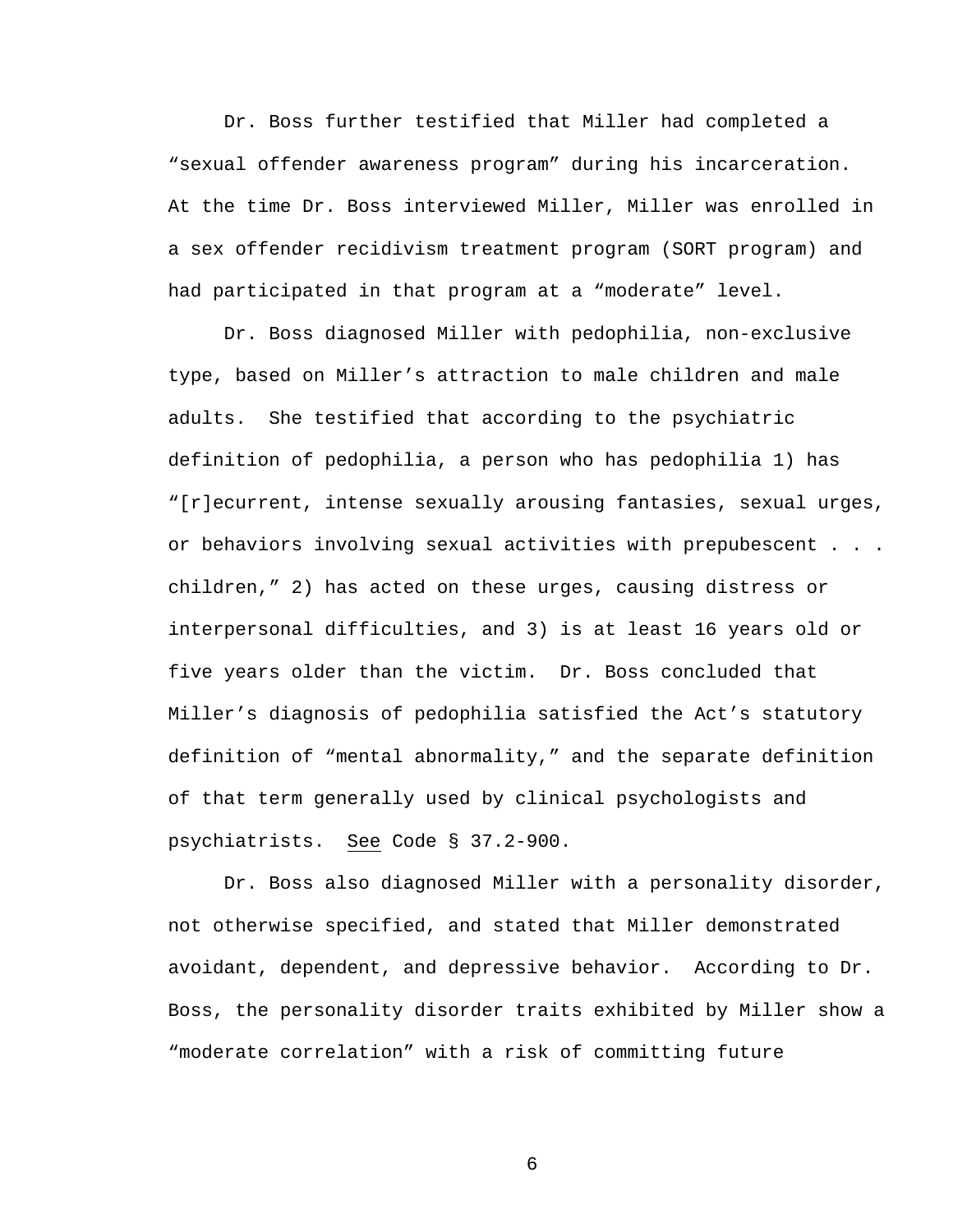offenses. Dr. Boss added that Miller's personality disorder might prevent him from seeking treatment.

Dr. Boss administered to Miller a testing instrument known as the Static-99, which is used to predict sex offender recidivism. $^2$  Miller received a score of four on that test. In determining his score, Dr. Boss concluded that Miller did not have any victims who were "strangers" to him.

 Dr. Boss explained that Miller's score placed him at a "medium-high" risk assessment level, with a 26 percent chance of recidivist behavior within five years, and a 31 percent chance of such behavior within ten years. Dr. Boss acknowledged, however, that the Static-99 provides another table of risk percentages that takes into consideration a person's age, in addition to his test score. According to Dr. Boss, when Miller's age of 42 was considered, the corresponding risk of recidivism was 13.8 percent, with a margin of error of eight percent.

In addition, Dr. Boss conducted an assessment known as the Clinical Judgment to Sexual Violence Risk Assessment 20 (SVR-20), which considers both risk factors and treatment factors. Dr. Boss' assessment of Miller under the SVR-20 indicated that Miller's deviant sexual interest in children correlated "very

 <sup>2</sup>  $2$  Use of the Static-99 test is now specifically mandated by the Act. See Code § 37.2-903(C).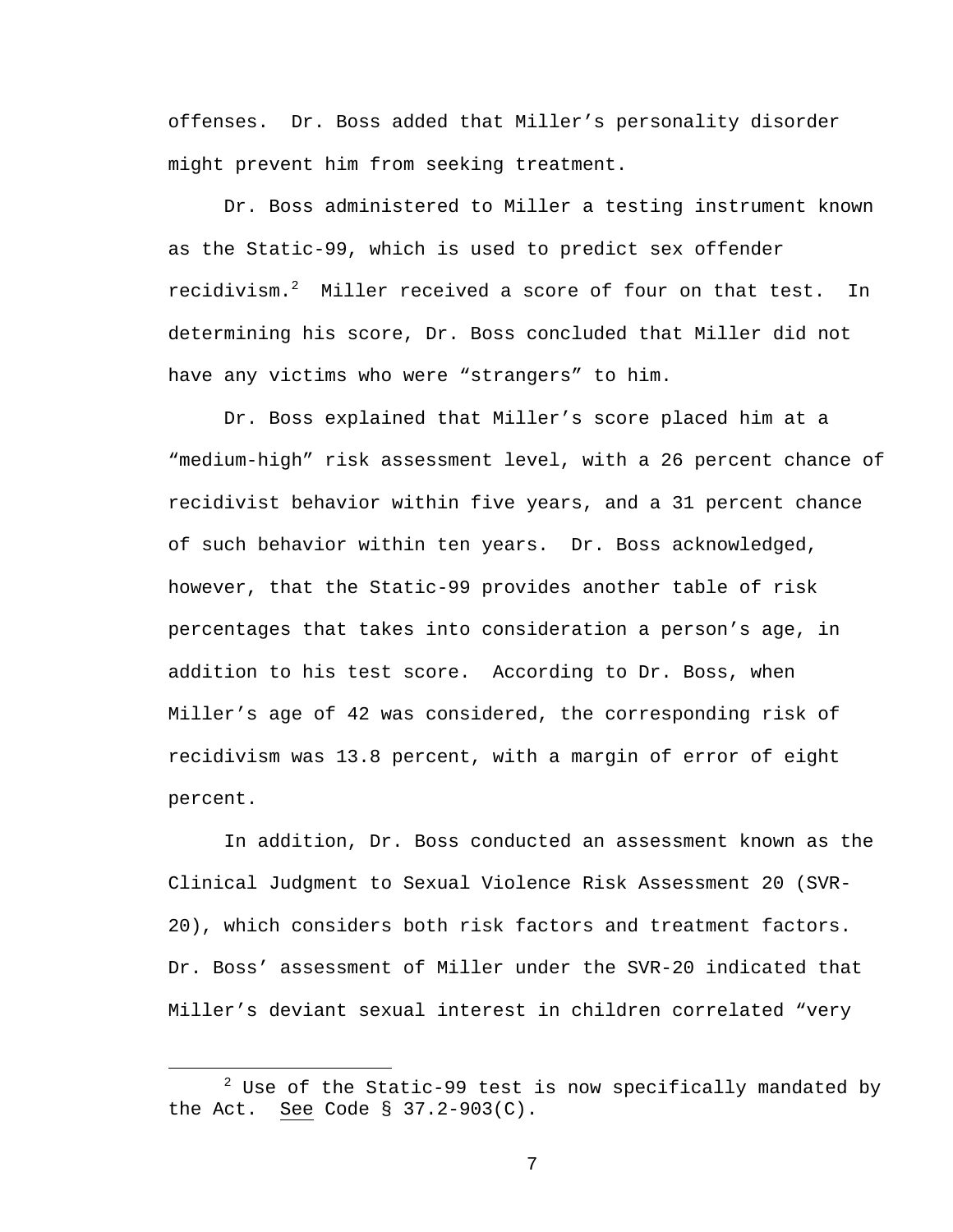highly" with a risk of committing future sex offenses. She further observed that Miller had additional risk factors for recidivism, including an escalating pattern of deviant sexual behavior, a lack of social support, and potential employment problems.

Dr. Boss also testified that when a sex offender fails to comply with the conditions and requirements of a treatment program, the risk of committing future sexual offenses increases. Dr. Boss concluded that Miller met the Act's definition of a sexually violent predator.

 The Commonwealth also presented the testimony of Maria S. Stransky, a certified sex offender treatment provider and the assistant director of the SORT program at the Brunswick Correctional Center. Stransky testified that Miller began the SORT program in July 2001 but was terminated from the program in February 2005 because he did not progress in his treatment plan.

 Stransky stated that she has completed hundreds of actuarial risk assessments during the course of her career. She evaluated Miller on the Abel Assessment, a test given to all SORT participants to determine their sexual interests and any changes in their sexual interests during treatment. Based on Miller's responses on the Abel Assessment, Stransky diagnosed Miller with pedophilia.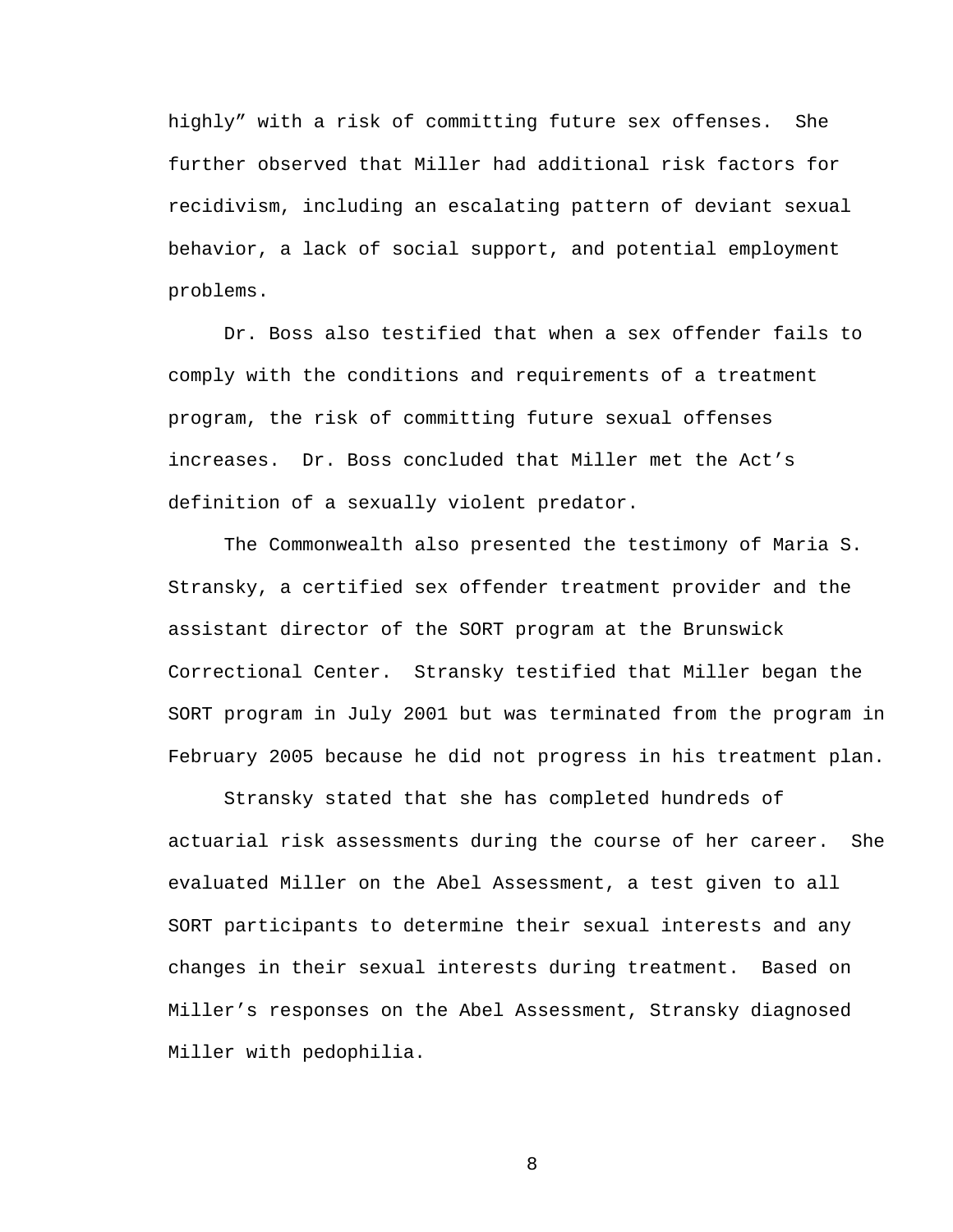Stransky administered to Miller the RRASOR, on which he received a score of four. Stransky also administered the Static-99 test, assigning Miller one point for assaulting a victim who was a "stranger" to him. She could not remember, however, which of Miller's victims could be classified as a "stranger."

Stransky testified that if Miller had no victims who were "strangers" to him, he would have received a score of three on the Static-99, which placed Miller in the "medium low" risk of recidivism. She also stated that a score of three on the Static-99 correlated with a 12 percent risk of recidivist behavior within five years. After Stransky's testimony, the Commonwealth rested its case.

 Miller presented Dr. Eileen P. Ryan, a licensed clinical psychiatrist, to testify as an expert in the field of forensic psychiatry. Dr. Ryan is the medical director of the Institute of Law, Psychiatry, and Public Policy at the University of Virginia. She has received specialized training in the evaluation and treatment of sex offenders and has been certified in Virginia since 1999 to treat sex offenders although she does not treat them as part of her employment.

 The Commonwealth objected to the qualification of Dr. Ryan as an expert contending, among other things, that Dr. Ryan was not "skilled in treatment" of sex offenders as required by Code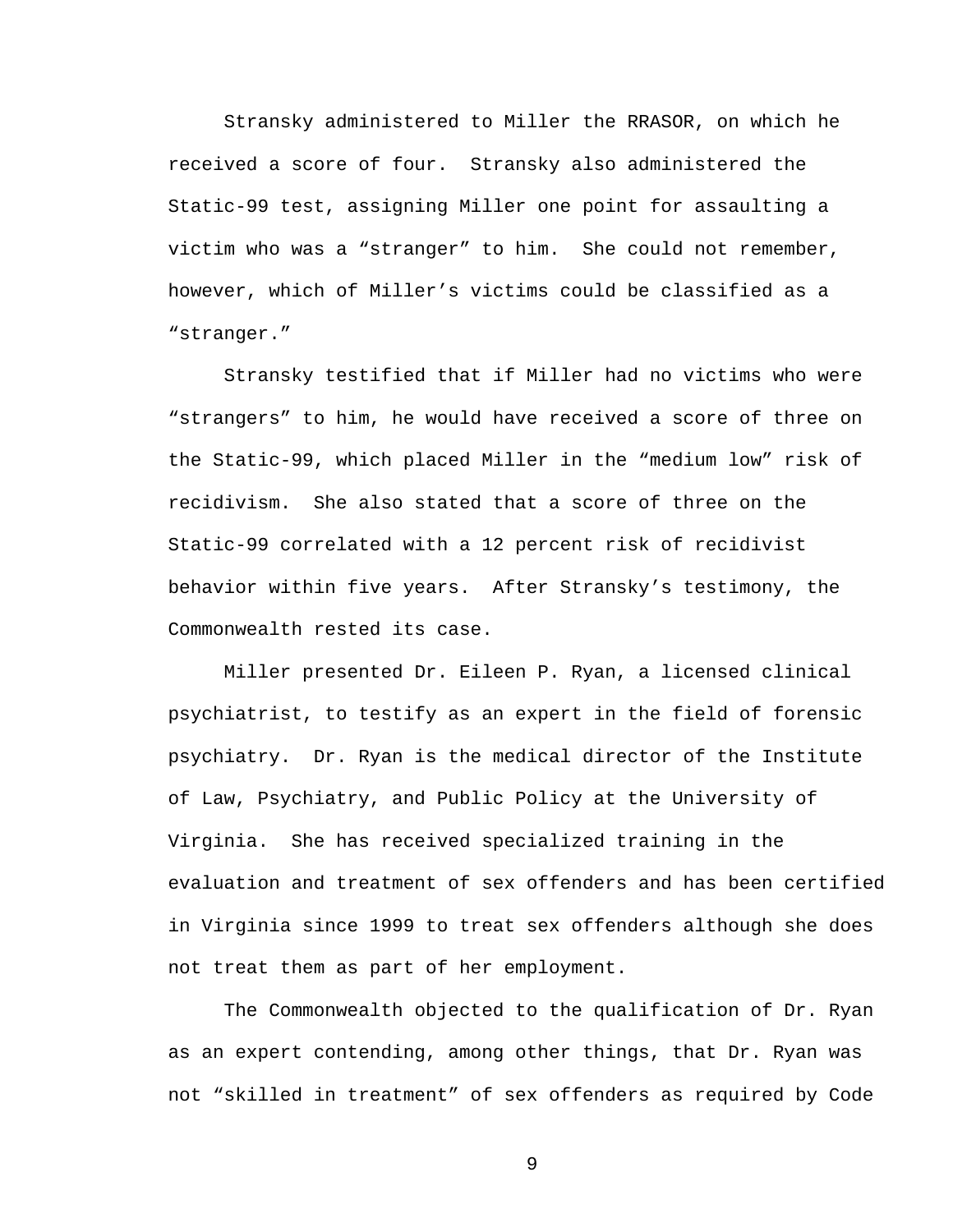§ 37.2-904, because she did not treat them as a part of her practice but was merely certified to do so. The circuit court sustained the Commonwealth's objection with regard to the issue of treatment but, over the Commonwealth's objection, admitted Dr. Ryan as an expert on the diagnosis and risk assessment of sex offenders.

 Dr. Ryan testified that she evaluated Miller using actuarial instruments and clinical techniques. Dr. Ryan concluded that Miller is a pedophile, which she indicated is a condition that meets the psychiatric definition of a "mental abnormality." Dr. Ryan also diagnosed Miller with avoidant personality disorder with dependent traits and stated that this diagnosis satisfied the psychiatric definition of a personality disorder. Dr. Ryan concluded, however, that Miller does not suffer from a "mental abnormality" or "personality disorder" within the meaning of the Act, which provides different definitions of these terms from the psychiatric definitions. See Code § 37.2-900.

 Dr. Ryan stated that several factors lower Miller's risk for recidivism, including the fact that he is not antisocial, is not psychopathic, and does not abuse drugs or alcohol. Dr. Ryan testified that Miller's two primary risk factors for recidivism were his diagnosis as a pedophile and his previous access to children.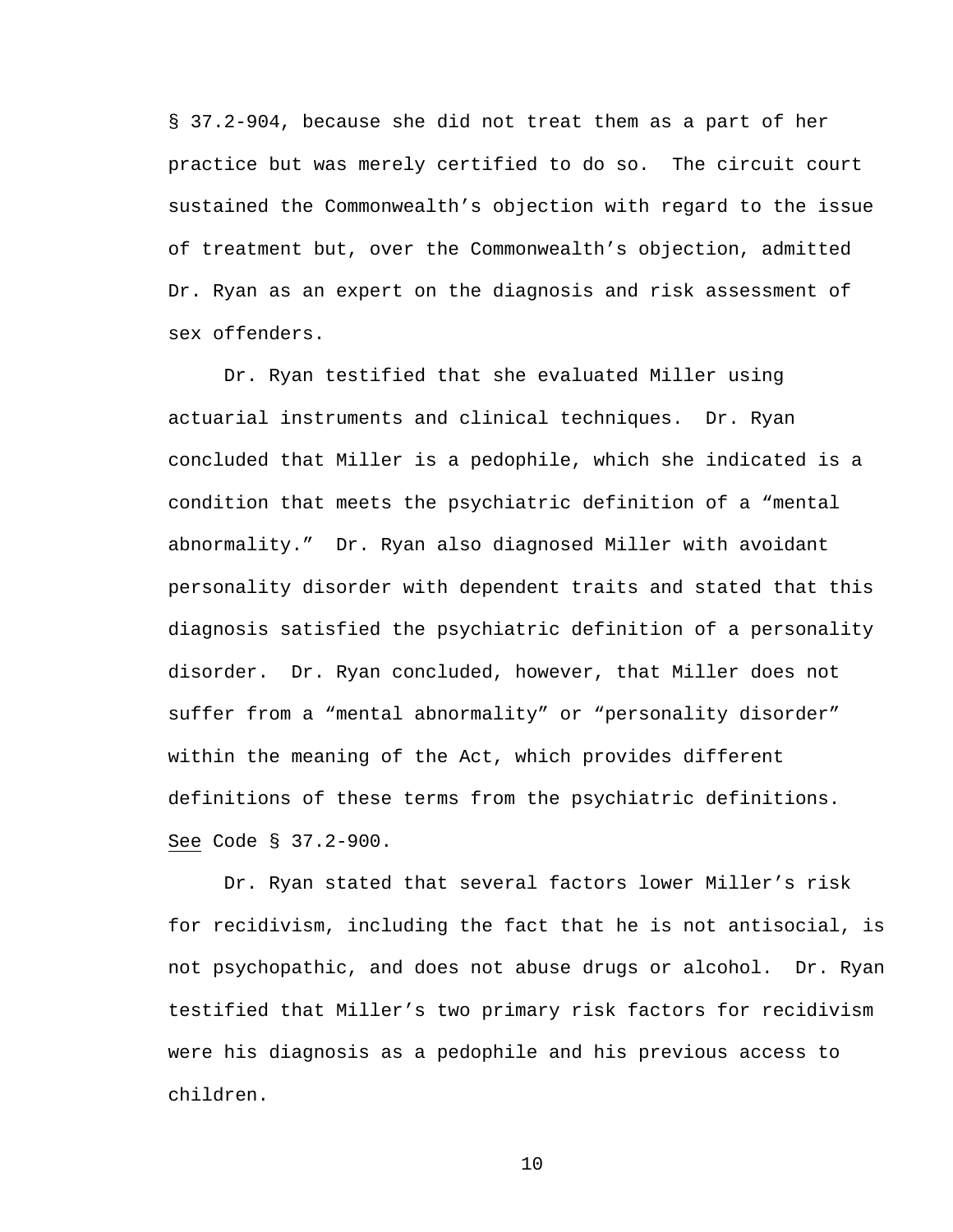In a letter opinion, the circuit court held that the Commonwealth did not meet its burden of proving that Miller has a mental abnormality or personality disorder as defined by the Act, or that he is likely in the future to engage in sexually violent acts. In its analysis, the circuit court discussed several factors. The circuit court observed that Miller's participation in the SORT program was rated as "moderate," and stated that there was insufficient evidence to show that his failure to complete the program affected his likelihood of recidivism. The circuit court also noted that Dr. Boss appeared confused regarding Miller's conviction dates and that her apparent uncertainty about these dates could have impacted Dr. Boss' scoring of the Static-99 test.

 Addressing Miller's potential for recidivist behavior, the circuit court stated, "Miller never sought out his victims. Rather, all of his victims were children who he was familiar with and who were placed in his care, thus giving him an easy opportunity to offend." The circuit court concluded that because Miller is now a convicted sex offender, his opportunities to care for young boys "should decrease or become non-existent." The circuit court also found that there was no evidence demonstrating that Miller was likely to "begin seeking out victims."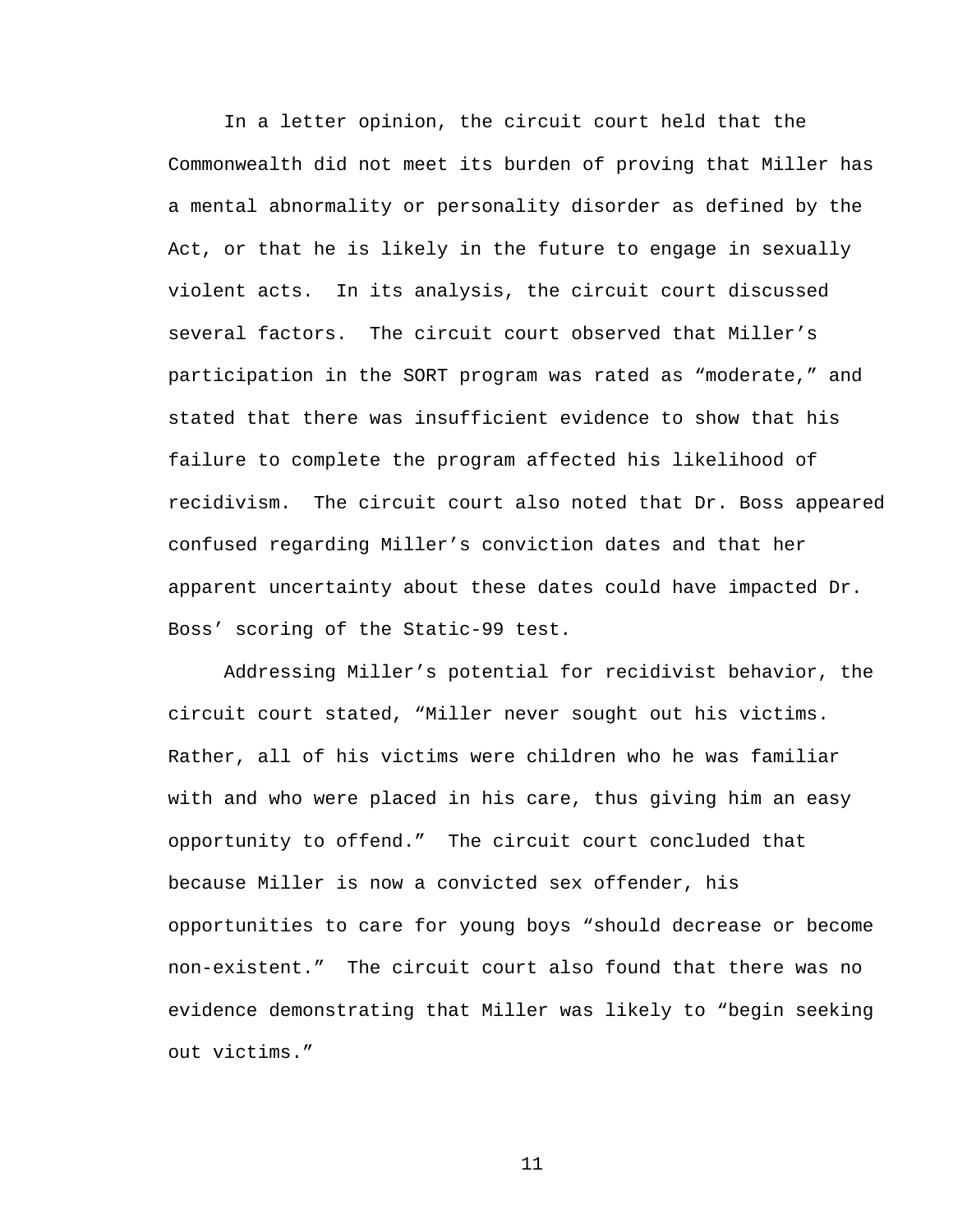The circuit court additionally held that even if it had not considered Dr. Ryan's testimony, the Commonwealth's evidence was insufficient to establish that Miller is a sexually violent predator as defined by the Act. The circuit court based its rationale in part on Dr. Boss' confusion about the chronology of Miller's offense history and on the fact that Stransky acknowledged an error in her scoring of the Static-99 test. The circuit court entered final judgment holding that Miller is not a sexually violent predator as defined by the Act.

 On appeal, the Commonwealth first argues that the circuit court erred in qualifying Dr. Ryan as an expert witness. The Commonwealth asserts that Code § 37.2-904(B) establishes a twopart standard under which a potential expert witness must demonstrate skill in both the diagnosis and the treatment of certain specified mental conditions. The Commonwealth contends that the circuit court improperly disregarded the "treatment" component of this two-part standard by admitting Dr. Ryan to testify concerning the diagnosis of mental abnormalities and disorders, without requiring her also to show that she was skilled in the treatment of those conditions.

In response, Miller argues that the circuit court did not err in qualifying Dr. Ryan as an expert witness under the statute. According to Miller, the plain language of Code § 37.2-904(B) did not require that Dr. Ryan be skilled in the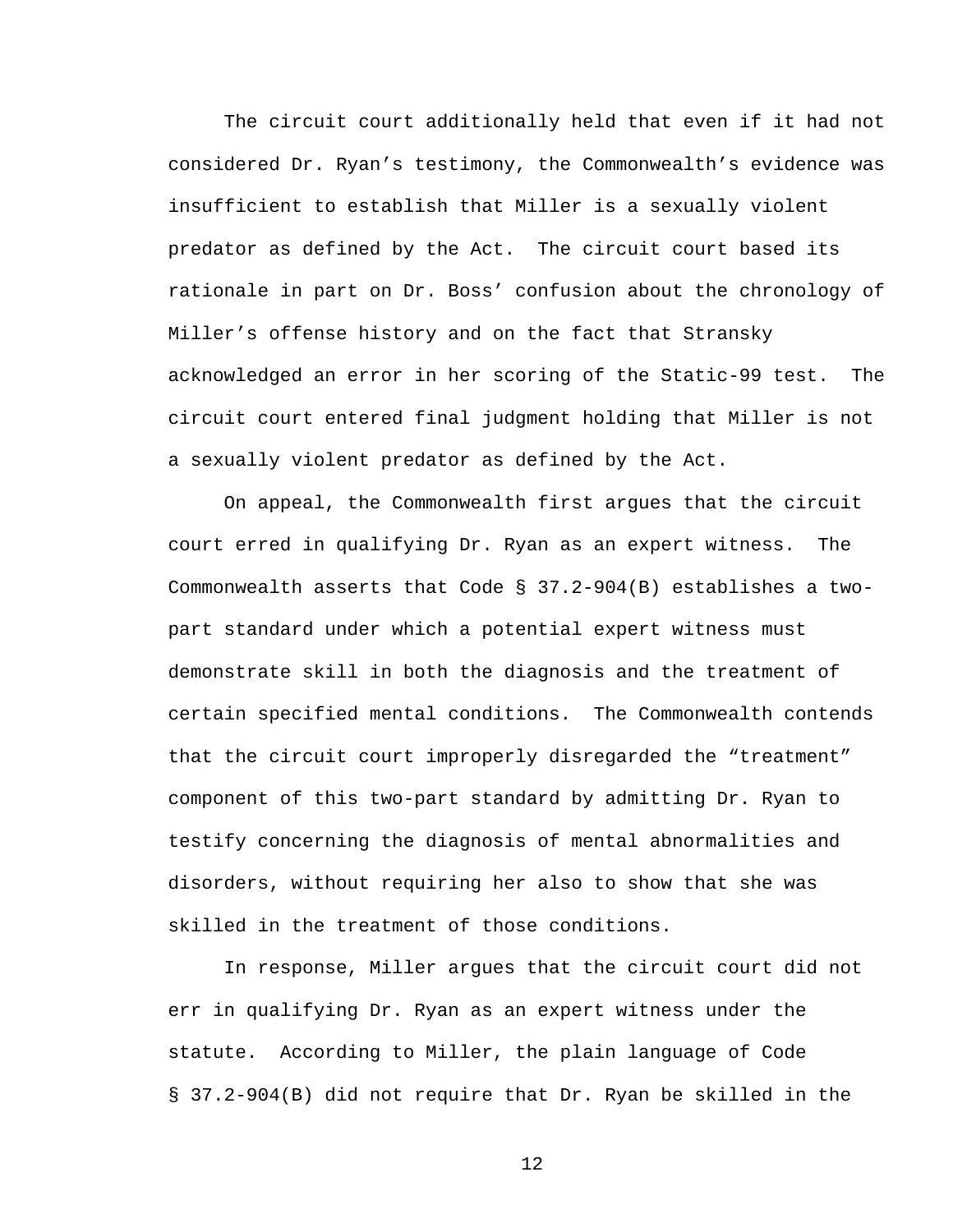treatment of the specified mental conditions before she could render a diagnosis and an assessment of his risk of committing future offenses. We disagree with Miller's arguments.

 A court's admission of expert testimony is a matter committed to the sound discretion of the trial judge, and we generally will disturb a decision of this nature only when the court has abused its discretion. Atkins v. Commonwealth, 272 Va. 144, 153, 631 S.E.2d 93, 97 (2006); Tarmac Mid-Atlantic, Inc. v. Smiley Block Co., 250 Va. 161, 166, 458 S.E.2d 462, 465 (1995). However, when a statute designates express requirements for the qualification of an expert witness, the witness must satisfy those statutory requirements before testifying as an expert. Atkins, 272 Va. at 153, 631 S.E.2d at 97; Commonwealth v. Allen, 269 Va. 262, 273, 609 S.E.2d 4, 11 (2005); see Hinkley v. Koehler, 269 Va. 82, 87, 606 S.E.2d 803, 806 (2005); Perdieu v. Blackstone Family Practice Ctr., Inc., 264 Va. 408, 419, 568 S.E.2d 703, 709 (2002); Sami v. Varn, 260 Va. 280, 283-86, 535 S.E.2d 172, 174-75 (2000).

An expert may assist a defendant in civil commitment proceedings under the Act on subjects relating to the defendant's mental health. Code § 37.2-907(A). Such an expert "shall be a licensed psychiatrist or a licensed clinical psychologist who is skilled in the diagnosis and treatment of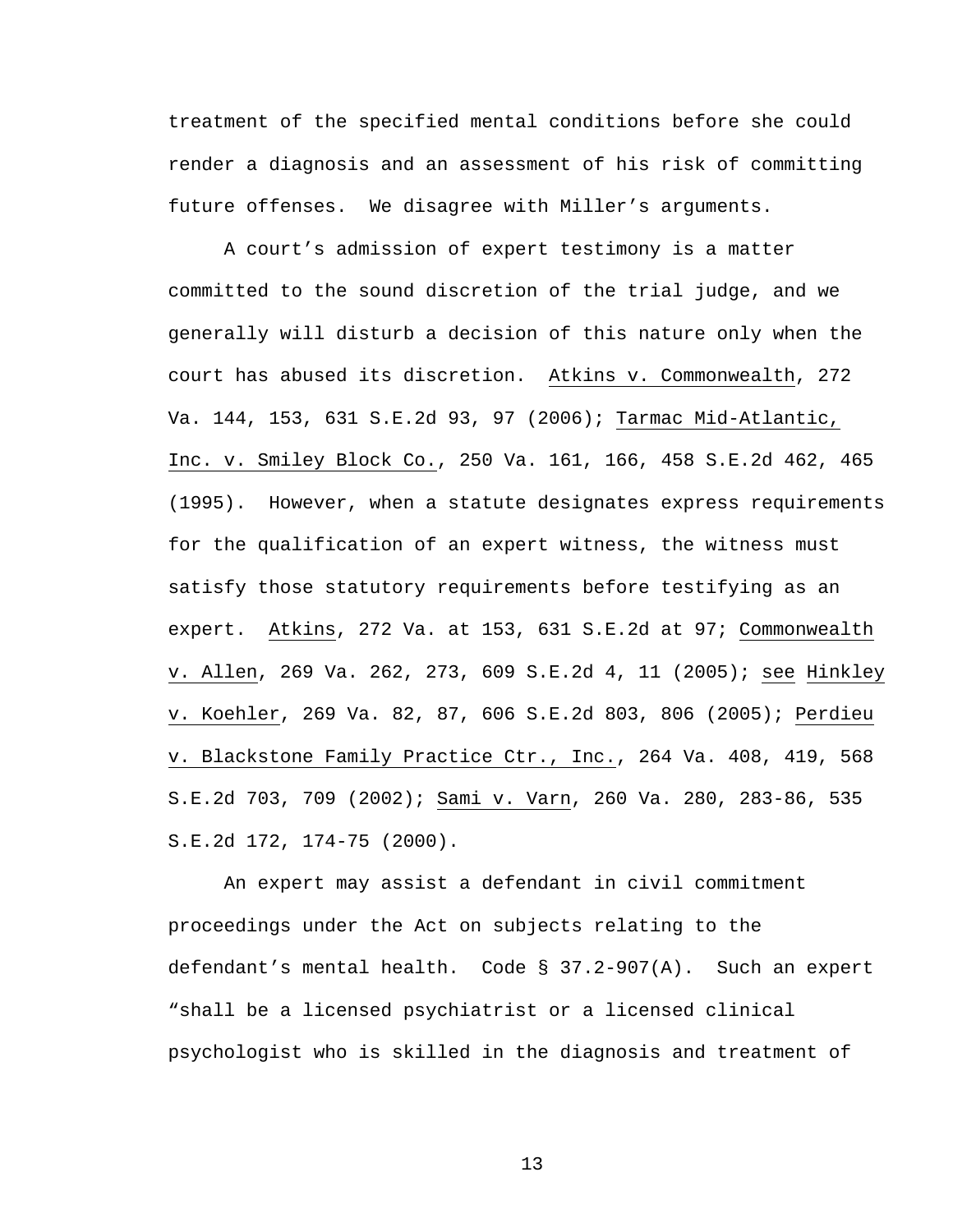mental abnormalities and disorders associated with sex offenders and who is not a member of the CRC." Id.

We determine the meaning of this language from the express words contained in the statute. Washington v. Commonwealth, 272 Va. 449, 455, 634 S.E.2d 310, 313 (2006); Alger v. Commonwealth, 267 Va. 255, 259, 590 S.E.2d 563, 565 (2004); Tucker v. Commonwealth, 268 Va. 490, 493, 604 S.E.2d 66, 68 (2004); Williams v. Commonwealth, 265 Va. 268, 271, 576 S.E.2d 468, 470 (2003); Commonwealth v. Diaz, 266 Va. 260, 264, 585 S.E.2d 552, 554 (2003). When statutory language is unambiguous, we are bound by the plain meaning of that language and may not give the words a construction that amounts to holding the General Assembly did not mean what it actually stated. Gunn v. Commonwealth, 272 Va. 580, 587, 637 S.E.2d 324, 327 (2006); Alger, 267 Va. at 259, 590 S.E.2d at 565; Tucker, 268 Va. at 493, 604 S.E.2d at 68; Williams, 265 Va. at 271, 576 S.E.2d at 470; Caprio v. Commonwealth, 254 Va. 507, 511-12, 493 S.E.2d 371, 374 (1997).

We conclude that the requirement in Code  $\S$  37.2-907(A), that an expert be "skilled in the diagnosis and treatment" of the specified mental conditions, is plain and unambiguous. Because this statutory requirement is stated in the conjunctive, any witness seeking to qualify as an expert under the statute must demonstrate skill in both the diagnosis and the treatment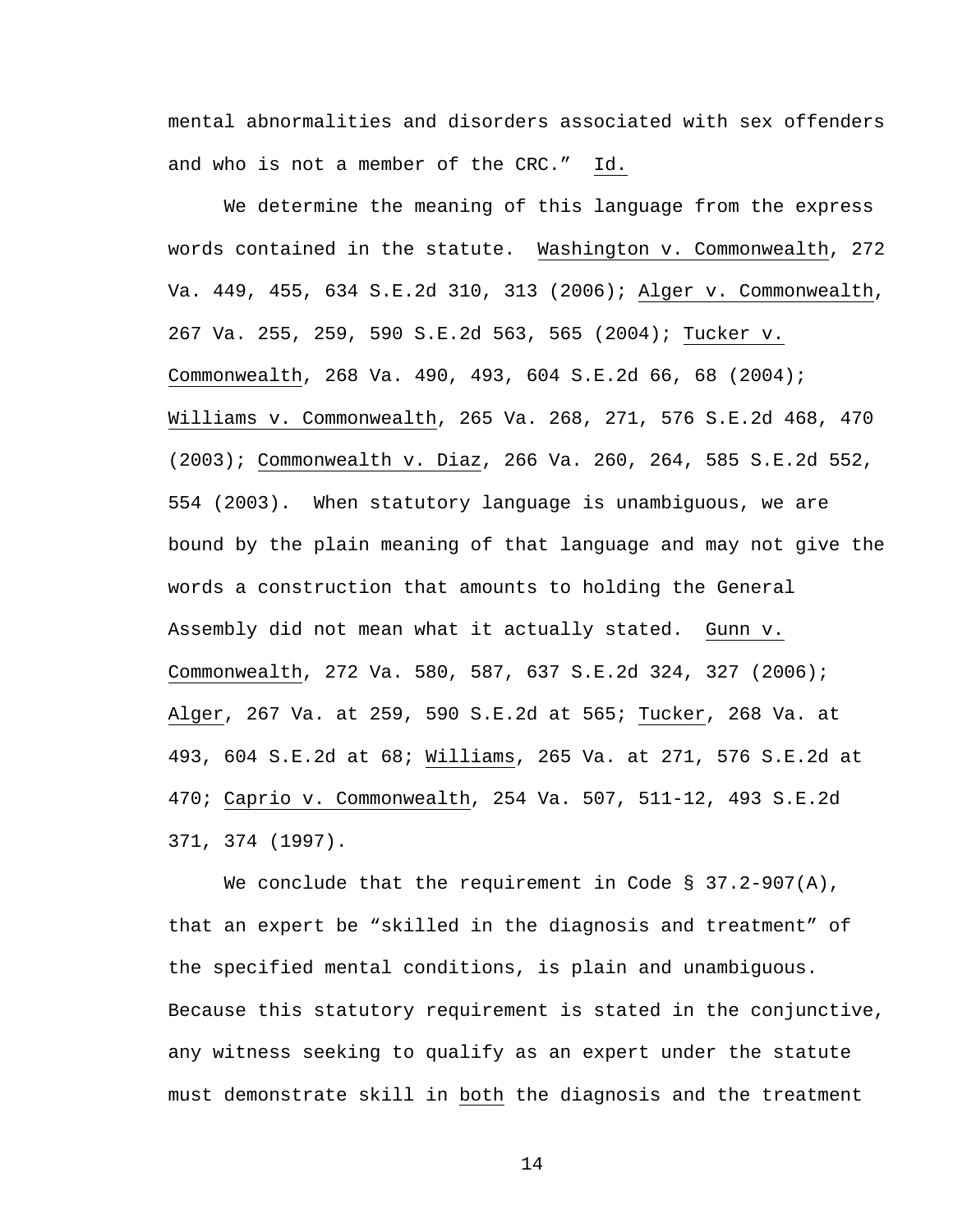of the stated mental conditions. By mandating that an expert demonstrate skill in both these areas, the General Assembly effectively has made skill in both capacities a threshold requirement for a witness to render an expert opinion whether a defendant is a sexually violent predator as defined by the Act. See Code §§ 37.2-904(B) and –907(A).

In the present case, it is undisputed that Dr. Ryan did not meet the skill in "treatment" requirement of Code § 37.2-907(A), but had only demonstrated skill under the "diagnosis" component of the two-part statutory standard. Thus, we conclude that the circuit court erred in qualifying Dr. Ryan to testify as an expert under the mandatory two-part standard of Code § 37.2- 907(A).

The circuit court's error in admitting Dr. Ryan's testimony requires us to disregard her testimony, including the results of the tests she conducted, in our analysis of the sufficiency of the evidence. Therefore, we restrict our analysis to the remaining evidence in the case, which was presented by the Commonwealth. We turn to consider the circuit court's holding that the Commonwealth's evidence, standing alone, was insufficient to meet the Commonwealth's burden of proof.

The Commonwealth challenges the circuit court's holding, contending that the testimony of Dr. Boss and Stransky satisfied the Commonwealth's proof burden as a matter of law. The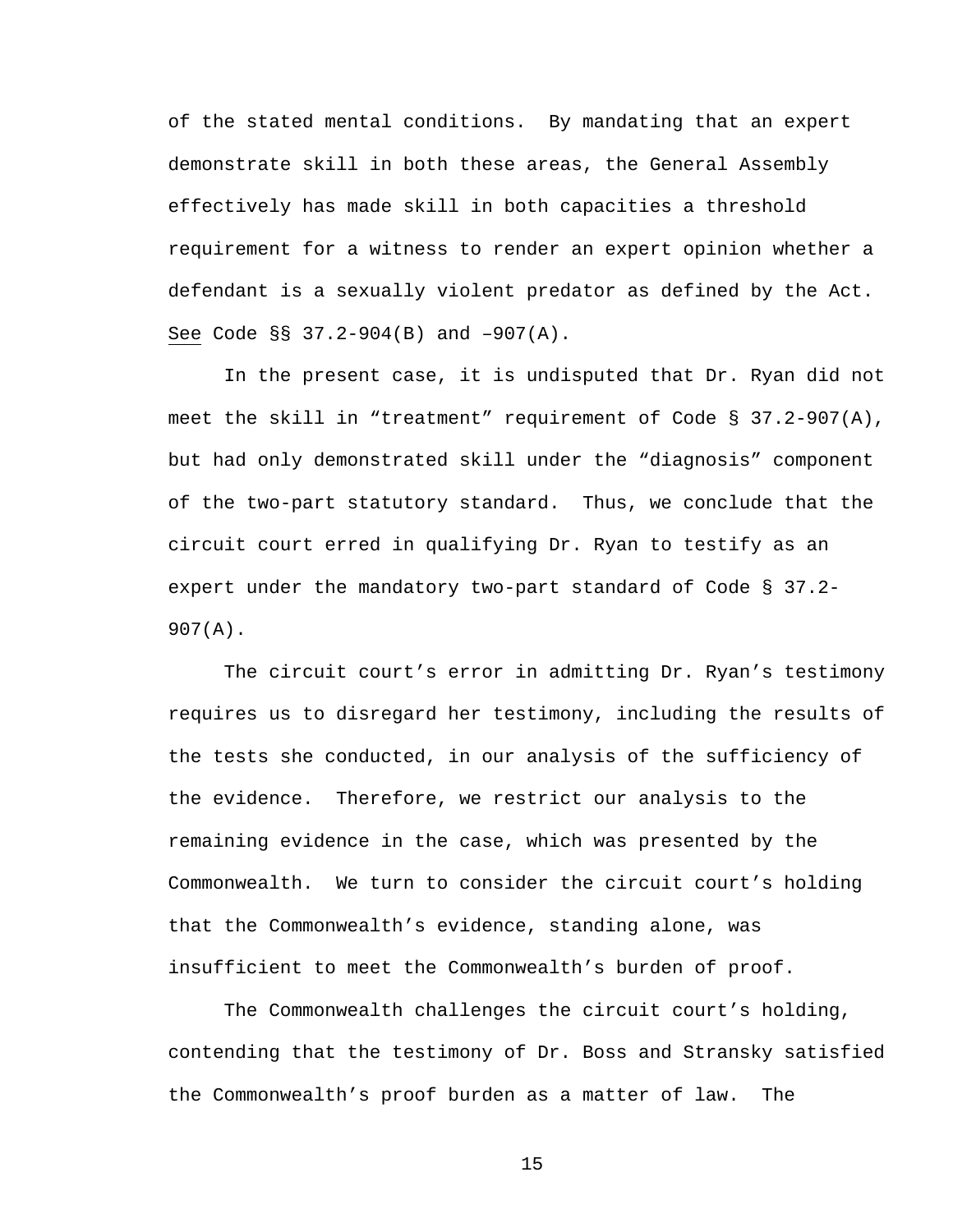Commonwealth also challenges the circuit court's stated rationale, particularly the court's finding that Miller was unlikely to commit future offenses of this nature because, as a convicted sex offender, his access to "young boys" should decrease. The Commonwealth asserts that the evidence does not support this finding, because Miller's status as a convicted sex offender is not a factor that lowers his risk of recidivism.

 In response, Miller argues that the circuit court did not err in determining that the Commonwealth's evidence, standing alone, was insufficient to establish by clear and convincing evidence that Miller is a sexually violent predator. In support of his argument, Miller relies on the circuit court's conclusion that Dr. Boss appeared confused on the subject of Miller's previous offenses, and that Stransky incorrectly computed the score of one of the actuarial tests she administered to Miller. Miller also observes that the circuit court considered his level of participation in the SORT program and his opportunity and likelihood for recidivist behavior.

 In reviewing the sufficiency of the evidence on appeal, we apply an established standard of review. We will approve the circuit court's holding unless it is plainly wrong or without evidentiary support. See Code § 8.01-680.

At trial, the Commonwealth was required to prove by clear and convincing evidence that Miller is a sexually violent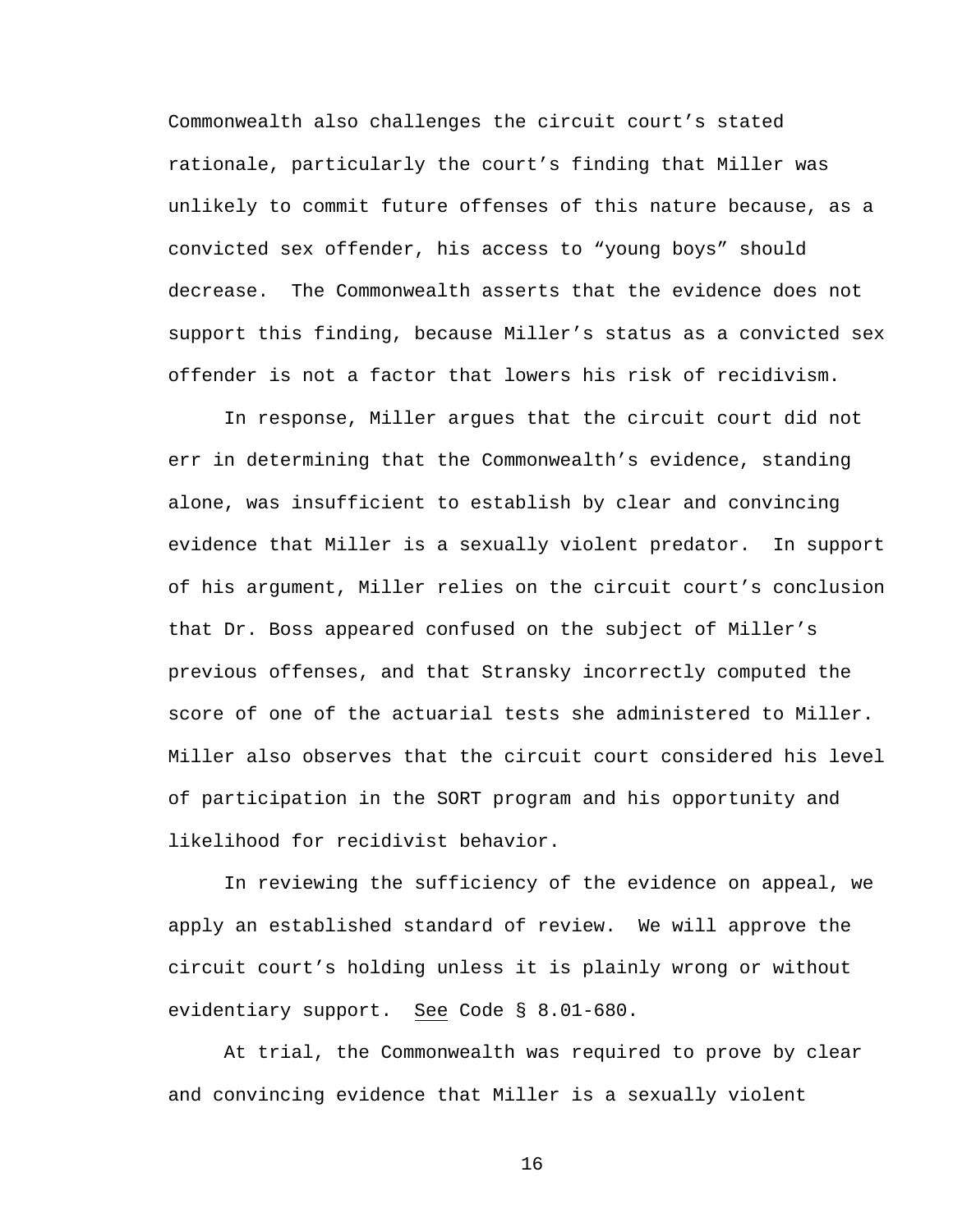predator. See Code § 37.2-908(C); Ellison v. Commonwealth, 273 Va. 254, 260, 639 S.E.2d 209, 213 (2007); Shivaee v. Commonwealth, 270 Va. 112, 122, 613 S.E.2d 570, 576, cert. denied, \_\_\_ U.S. \_\_\_, 126 S.Ct. 626 (2005); Allen, 269 Va. at 275, 609 S.E.2d at 12; McCloud v. Commonwealth, 269 Va. 242, 256, 609 S.E.2d 16, 23 (2005). Clear and convincing evidence is the degree of proof that affords the fact finder a firm belief or conviction concerning the allegations that a party seeks to establish. This evidentiary standard describes an intermediate level of proof that exceeds the "preponderance" standard, but does not reach the level of certainty required in criminal cases of "beyond a reasonable doubt." Grubb v. Grubb, 272 Va. 45, 54, 630 S.E.2d 746, 751-52 (2006); Allen, 269 Va. at 275, 609 S.E.2d at 13.

The term "sexually violent predator" is defined in Code § 37.2-900. To satisfy that definition, the Commonwealth was required to prove that 1) Miller was convicted of a sexually violent offense; and 2) due to a mental abnormality or personality disorder, Miller finds it difficult to control his predatory behavior, making him likely to engage in sexually violent acts in the future. See Code § 37.2-900; Shivaee, 270 Va. at 123, 613 S.E.2d at 576; McCloud, 269 Va. at 257, 609 S.E.2d at 24.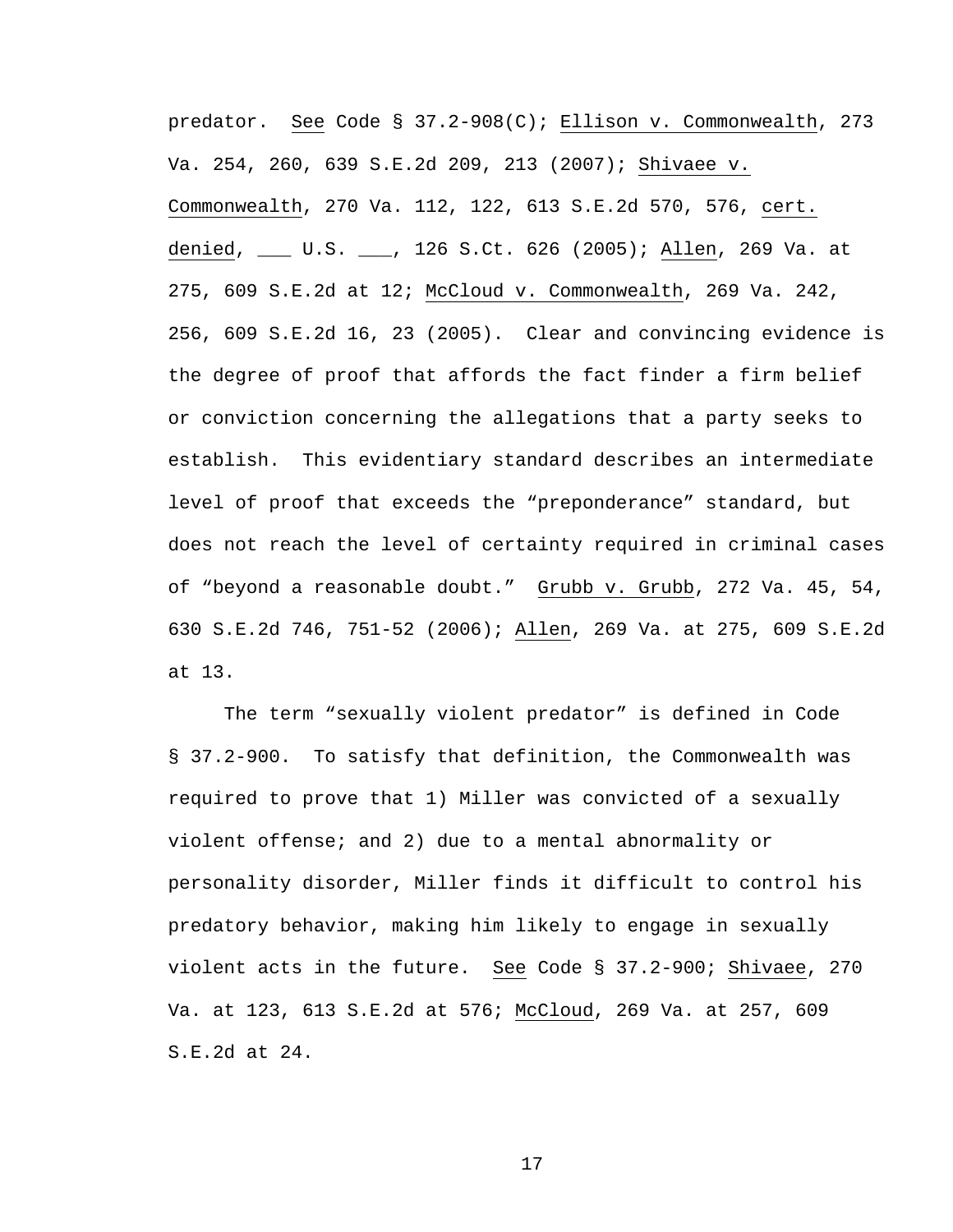The evidence was undisputed that Miller's convictions of forcible sodomy qualify as sexually violent offenses within the meaning of the Act. See Code § 37.2-900. The evidence also was undisputed that Miller is a pedophile.

Dr. Boss' testimony provided evidence that Miller's diagnosis of pedophilia satisfied the Act's statutory definition of "mental abnormality." Her testimony further showed that although Miller initially reported having sexually abused five young boys, Miller later estimated he may have sexually abused young boys as many as 100 times. Paradoxically, however, Miller refused to acknowledge that he was sexually attracted to children.

Dr. Boss' testimony further showed that Miller's personality disorder might prevent him from seeking treatment for his problems, and that his personality disorder traits showed a "moderate correlation" with the risk of committing future offenses. Her testimony also established that Miller's termination from the SORT treatment program increased his risk of committing future offenses. Based on all these considerations, Dr. Boss concluded that Miller met the Act's definition of a sexually violent predator.

Although Dr. Boss and Stransky acknowledged that there were variables that could have affected the results of certain actuarial risk assessments they administered to Miller, the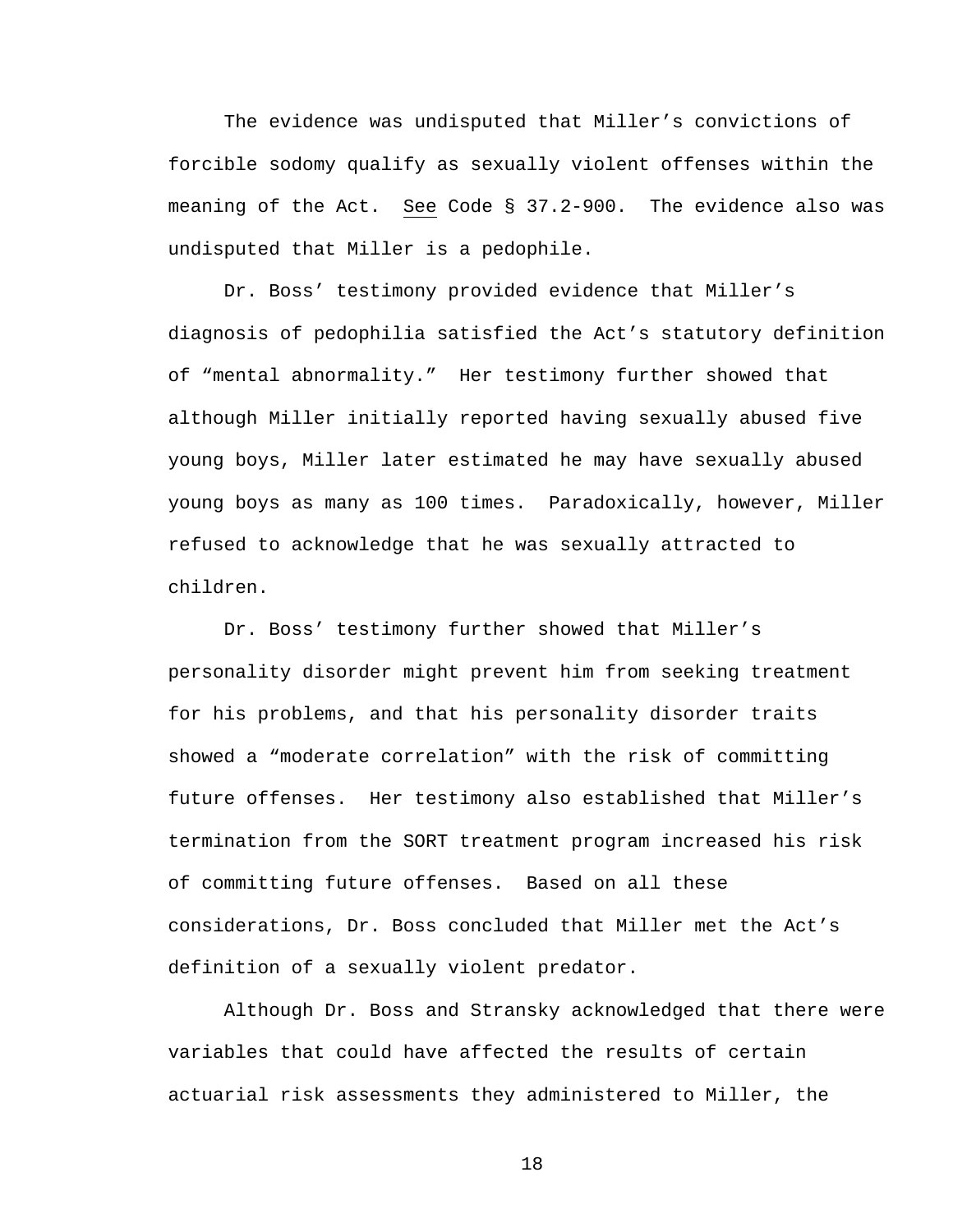results reported by Dr. Boss and Stransky on these and other risk assessments nevertheless indicated that Miller posed a significant risk of committing future offenses. In particular, the results of the SVR-20, performed by Dr. Boss, showed that Miller's deviant sexual interest in children correlated "very highly" with a risk of committing future offenses.

We hold that the above evidence, as a matter of law, provided clear and convincing proof that Miller is a sexually violent predator as defined by the Act. Our conclusion is not altered by the circuit court's finding that "[n]ow that Mr. Miller is a convicted sex offender his opportunities to care for young boys should decrease or become non-existent." That conclusion appears largely to have been based on Dr. Ryan's testimony, which is no longer part of the record that we consider. To the extent that this finding was not based on Dr. Ryan's testimony, the finding was speculative in nature.

Our view of the evidence also is not altered by the circuit court's additional finding that "[n]o evidence was offered to indicate that Mr. Miller will have easy access to more potential victims after his release or to indicate that he is likely to begin seeking out victims." The Commonwealth was not required to prove that Miller would have "easy" access to future victims, or that Miller would "seek out" victims who were "strangers." Instead, the Commonwealth had the burden of proving that because